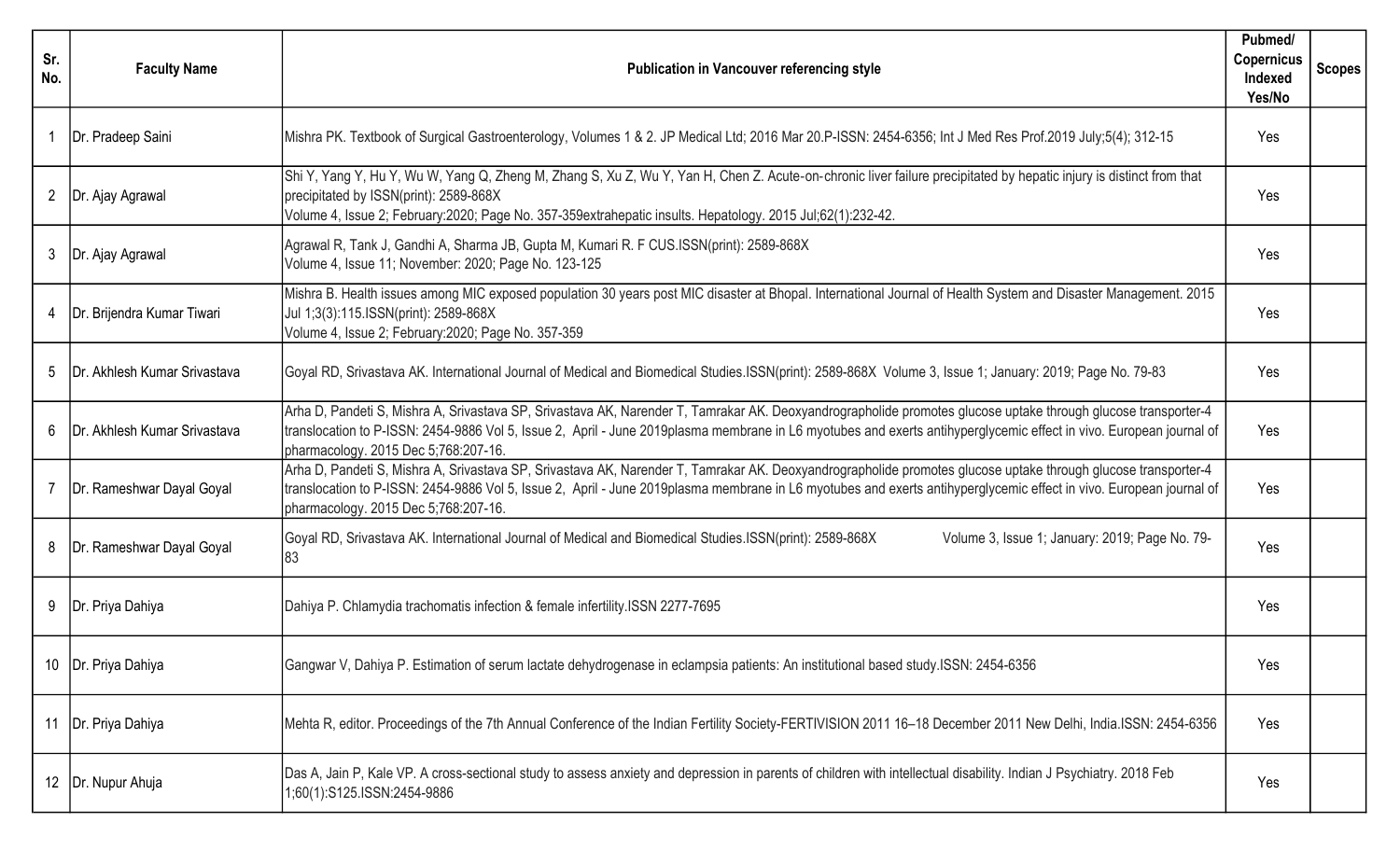|    | 13   Dr. Nupur Ahuja                       | Nandani SV, Thakkar J. E-Poster Presentation.ISSN:2454-9886                                                                                                                                                                                                                                                                                                                         | Yes |  |
|----|--------------------------------------------|-------------------------------------------------------------------------------------------------------------------------------------------------------------------------------------------------------------------------------------------------------------------------------------------------------------------------------------------------------------------------------------|-----|--|
| 14 | Dr. Jyoti Kedia                            | Talukdar R. Indian Society of Gastroenterology. Indian J Gastroenterol (November 2015).;34(1):A1-04.ISSN: 2454-9886                                                                                                                                                                                                                                                                 | Yes |  |
|    | 15   Dr. Ravi Gupta                        | TOF A. of IACTS, February 2020. Indian Journal of Thoracic and Cardiovascular Surgery (May-June 2020).;36(3):260-332.ISSN(print): 2589-868X                                                                                                                                                                                                                                         | Yes |  |
|    | 16   Dr. Anjali Agraj Gupta                | Gupta AA. Assessment of osteoporosis in post-menopausal women. Journal of Advanced Medical and Dental Sciences Research. 2014 Jul;2(3).ISSN Print: 2348-6805                                                                                                                                                                                                                        | Yes |  |
|    | 17   Dr. Anjali Agraj Gupta                | Gupta AA. Assessment of maternal parameters associated with meconium-stained amniotic fluid-A clinical study. Journal of Advanced Medical and Dental Sciences<br>Research. 2015 Jan;3(1).ISSN Print: 2348-6805                                                                                                                                                                      | Yes |  |
| 18 | Dr. Avantika singh                         | Network HB. Supported by ISSN Print: 2348-6805                                                                                                                                                                                                                                                                                                                                      | Yes |  |
| 19 | Dr. Avantika Singh                         | Verma N, Verma D. Assessment of outcome of different concentration of Hyoscine Butylbromide on course of labor. Journal of Advanced Medical and Dental Sciences<br>Research. 2021 Sep 1;9(9):46-9.ISSN Print 2348-6805                                                                                                                                                              | Yes |  |
| 20 | Dr. Mohkam Singh<br>Dr. Rakesh Kumar Gupta | Singh M, Gupta RK. Importance of Synovial Biopsy of Knee Joint in the Diagnosis of Various Joint Disorders.International Archives of BioMedical And Clinical Research<br>Vol 5, Issue 2, April-June 2019                                                                                                                                                                            | Yes |  |
| 21 | Dr. Sangeeta Singh                         | Grover S, Chawla G, Parihar HL, Niwas R, Saxena A, Khangarot S, Kumar N, Kumawat R. Human immunodeficiency virus infection amongst newly diagnosed<br>tuberculosis patients and ISSN No. 2454-9894 Vol 5/Issue 4/ Oct-December 2019 their clinico-radiological profile:<br>A prospective study from Western India. Journal of Family Medicine and Primary Care. 2020 May;9(5):2475. | Yes |  |
| 22 | Dr. Sangeeta Singh                         | Singh S, Solanki P. A Prospective Tertiary Care Hospital Based Study on Prevalence of Anemia in Non-Dialysis Chronic Kidney Cases.ISSN No. 2454-9894 Vol 5 /<br>Issue 2/ April-June 2019                                                                                                                                                                                            | Yes |  |
|    | 23   Dr. Ricky Mittal                      | Yadav MK, Mittal R. STUDY OF LIPID PROFILE IN DIABETIC MELLITUS IN TERTIARY CARE HOSPITAL.ISSN No. 2589-8698 Vol 3, Issue 8; Aug:2019; Page No.<br>287-290                                                                                                                                                                                                                          | Yes |  |
| 24 | Dr. Ricky Mittal                           | Shokry MM. The Relationship Between Vitamin C and Frailty Among Elderly Patients with Type 2 Diabetes Mellitus.ISSN No. 2589-8698 Vol 3, Issue 1; Jan:2019; Page<br>No. 114-117                                                                                                                                                                                                     | Yes |  |
| 25 | Dr. Mukesh Kumar Taneja                    | Taneja MK, Jindal S. An Analytical Study on Visual Handicap in Patients Attending Ophthalmology OPD: A Hospital Based Study in Mathura.ISSN No. 2454-9894 Vol 5<br>/Issue 2 / April -June 2019                                                                                                                                                                                      | Yes |  |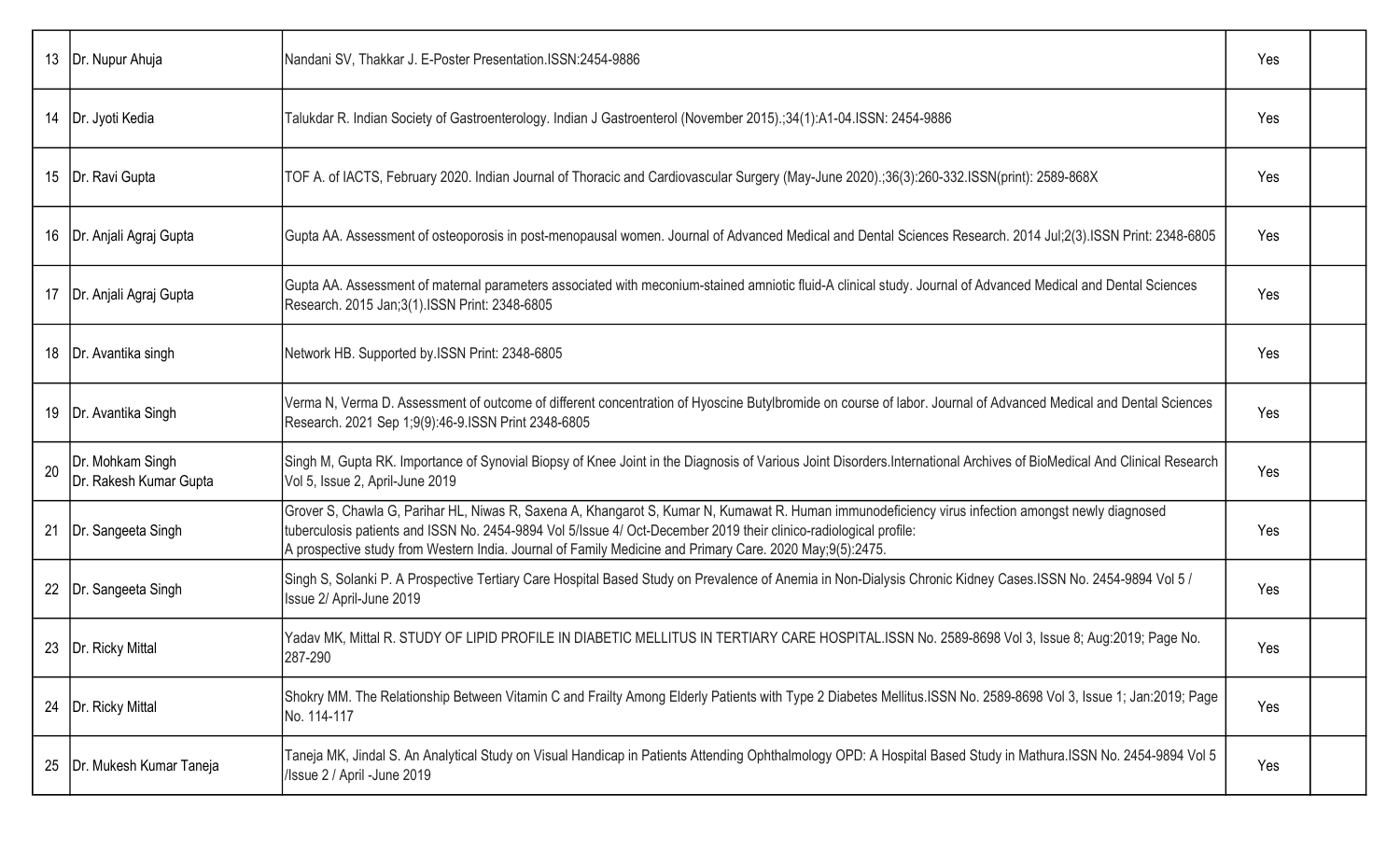|    | 26   Dr. Amarjeet Singh         | Garg AK, Singh A. A Prospective Study on Prevalence of Anemia in Children Under Five Years of Age in a Tertiary Care Teaching Hospital in Mathura.ISSN No. 2454-<br>9894 Vol 5/ Issue 2/ April-June 2019                                                                       | Yes |  |
|----|---------------------------------|--------------------------------------------------------------------------------------------------------------------------------------------------------------------------------------------------------------------------------------------------------------------------------|-----|--|
|    | 27   Dr. Simarnjeet Kaur        | Kaur S, Alam MM, Raj N, Baslas V. A Three Appointment Technique for Denture Fabrication in Geriatric Patients. Journal of Advanced Medical and Dental Sciences<br>Research. 2019 Mar; 7(3). ISSN No. 2321-9599 Vol. 7/ Issue 3/ March 2019                                     | Yes |  |
|    | 28   Dr. Nagma Raj 3,           | Kaur S, Alam MM, Raj N, Baslas V. A Three Appointment Technique for Denture Fabrication in Geriatric Patients. Journal of Advanced Medical and Dental Sciences<br>Research. 2019 Mar;7(3).ISSN No. 2321-9599 Vol. 7/ Issue 3/ March 2019                                       | Yes |  |
|    | 29   Dr. Rajendra Prasad Gupta  | Jain S. PREVALENCE OF HYPERTENSION AND TREATMENT OUTCOME IN TERTIARY ARE. International Journal of Medical Science And Diagnosis Research.<br>2019 May 28;3(5).ISSN No. 2589-8698 Vol 3, Issue 1; Jan: 2019 Page No. 84-89                                                     | Yes |  |
|    | 30   Dr. Rajendra Prasad Gupta  | Premkumar M, Gupta N, Singh T, Velpandian T. Cobalamin and folic Acid status in relation to the etiopathogenesis of pancytopenia in adults at a tertiary care centre in<br>north India. Anemia. 2012 Apr 1;2012.ISSN No. 2454-9894 Vol 5/ Issue 2/April- June 2019             | Yes |  |
|    | 31   Dr. Son Pal Jindal         | Sonpal Jindal D, Taneja MK. ROLE OF VITAMIN D IN ENDOTHELIAL CELL OF RETINA.ISSN No. 2589-8698 Vol 3, Issue 2; Feb: 2019; Page No. 168-173                                                                                                                                     | Yes |  |
|    | 32   Dr. Son Pal Jindal         | Taneja MK, Jindal S. An Analytical Study on Visual Handicap in Patients Attending Ophthalmology OPD: A Hospital Based Study in Mathura.ISSN No. 2454-9894 Vol 5<br>/Issue 2 / April -June 2019                                                                                 | Yes |  |
|    | 33   Dr. Arun Kumar Kulshrestha | Kumar A, Kulshrestha AK. COMPARISON OF ESMOLOL, LABETALOL AND LIGNOCAINE FOR ATTENUATION OF SYMPATHOMIMETIC RESPONSES TO<br>LARYNGOSCOPY AND ENDOTRACHEAL ISSN No. 2589-8698/Feb-2019INTUBATION. International Journal of Medical and<br>Biomedical Studies. 2019 Feb 11;3(2). | Yes |  |
|    | 34   Dr. Arun Kumar Kulshrestha | Kulshrestha AK, Kumar A. A comparative study on general anaesthetics: Sevoflurane versus halothane in paediatrics patients.ISSN No. 2454-9894/April-June-2019                                                                                                                  | Yes |  |
|    | 35  Dr. Sandeep Madaan          | Madaan S, Mittal L. Cadaveric anatomy and relationship of phrenic nerve and subclavian vein. Int J Med Biomed Stud. 2019;3(4):242-44. ISSN No. 2589-8698/April-<br>2019                                                                                                        | Yes |  |
|    | 36   Dr. Praithvi Raj Singh     | Singh PR, Bansal KM. A Prospective Study on Prevalence of Micro-Organisms Isolated from Ear Swab in a tertiary Care Teaching Hospital in Mathura.ISSN No. 2454-<br>9894/April-June-2019                                                                                        | Yes |  |
|    | 37   Dr. Nitin Chauhan          | Bharambe V, Rathod H, Paranjape V, Shevade NK, Survase K, Arole V, Singh S, Brahmbhatt G, Feroz A, Chari VR, Paul A. Department of Anatomy. Nitte University<br>Journal of Health Science. 2015 Dec;5(4):51-7.ISSN No. 2589-8698/Oct-2019                                      | Yes |  |
| 38 | Dr. Praveen Kumar Prabhakar     | Prabhakar PK. Assessment of Microbiological Profile in Surgical Site Infections Following Hollow Viscus Injury at a Tertiary Care Teaching Hospital.ISSN No. 2454-<br>6364/May-2019                                                                                            | Yes |  |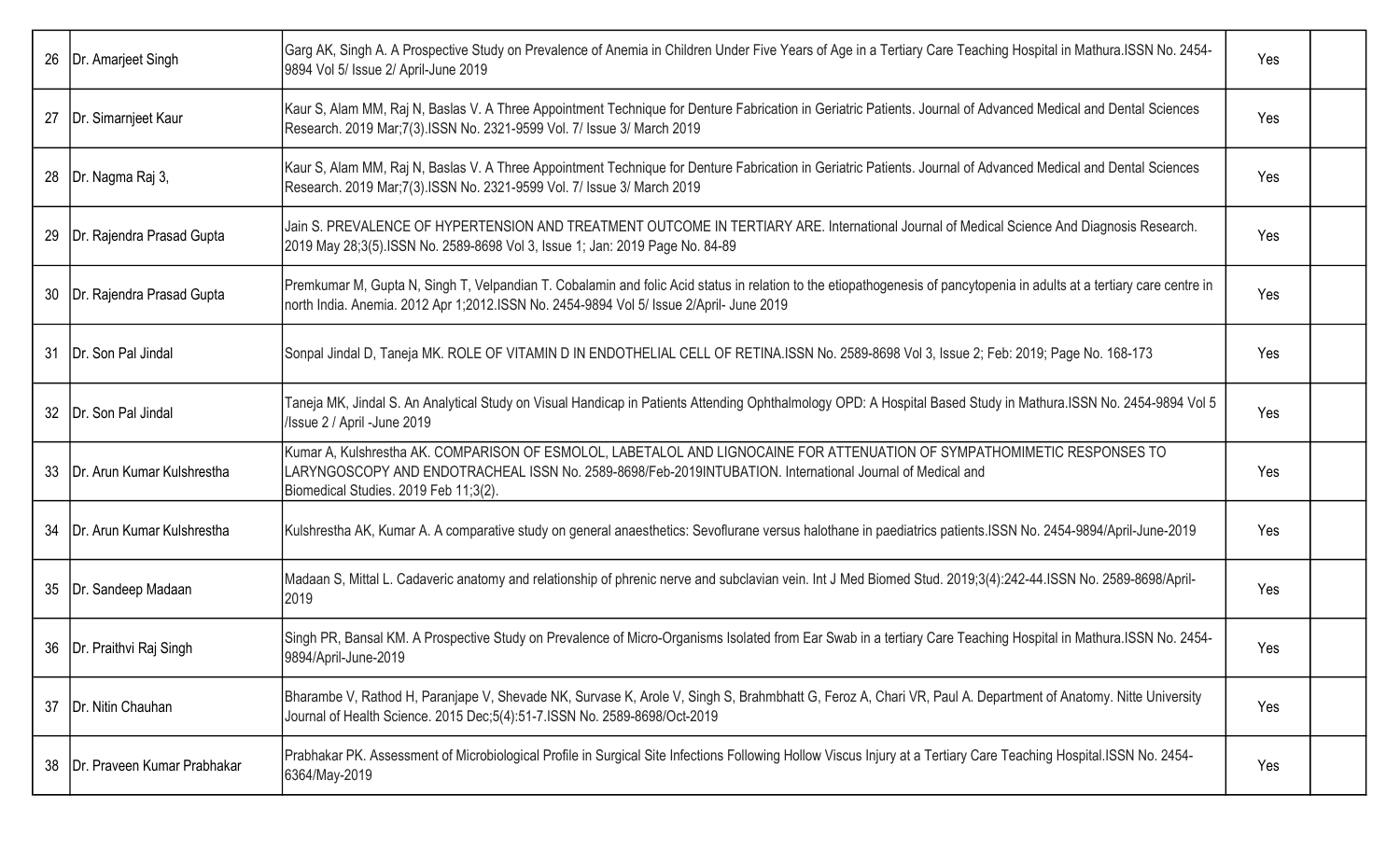| 39 | Dr. Son Pal Jindal           | Sonpal Jindal D, Taneja MK. ROLE OF VITAMIN D IN ENDOTHELIAL CELL OF RETINA.ISSN No. 2589-8698/Feb-2019                                                                                                                    | Yes |  |
|----|------------------------------|----------------------------------------------------------------------------------------------------------------------------------------------------------------------------------------------------------------------------|-----|--|
| 40 | Dr. Mukesh Kumar Taneja      | Sonpal Jindal D, Taneja MK. ROLE OF VITAMIN D IN ENDOTHELIAL CELL OF RETINA.ISSN No. 2589-8698/Feb-2019                                                                                                                    | Yes |  |
|    | 41   Dr. Son Pal Jindal      | Taneja MK, Jindal S. An Analytical Study on Visual Handicap in Patients Attending Ophthalmology OPD: A Hospital Based Study in Mathura.ISSN No. 2454-9894/April-<br>June-2019                                              | Yes |  |
|    | 42   Dr. Mukesh Kumar Taneja | Taneja MK, Jindal S. An Analytical Study on Visual Handicap in Patients Attending Ophthalmology OPD: A Hospital Based Study in Mathura.ISSN No. 2454-9894/April-<br>June-2019                                              | Yes |  |
|    | 43   Dr. Vishvendra Singh    | Singh A. EARLY-ONSET IDIOPATHIC INTRACTABLE SEIZURES AND AFFECTIVITY OF PYRIDOXINE TREATMENT IN CHILDREN. International Journal of Medical<br>Science And Diagnosis Research. 2019 Feb 27;3(2).ISSN No. 2581-3935/Feb-2019 | Yes |  |
| 44 | Dr. Vishvendra Singh         | Singh V. CLINICAL PROFILE OF EPILEPSY IN CHILDREN AT A KM MEDICAL COLLEGE AND HOSPITAL. International Journal of Medical Science And Diagnosis<br>Research. 2019 Apr 28;3(4).ISSN No. 2581-3935/Feb-2019                   | Yes |  |
|    | 45   Dr. Neha Mittal         | Mittal N. HISTOPATHOLOGY AND CULTURE IN THE DIAGNOSIS OF FEMALE GENITAL TUBERCULOSIS. International Journal of Medical Science And Diagnosis<br>Research. 2019 Mar 30;3(3). ISSN No. 2581-3935/Feb-2019                    | Yes |  |
|    | 46   Dr. Sangeeta Singh      | Singh S, Solanki P. A Prospective Tertiary Care Hospital Based Study on Prevalence of Anemia in Non-Dialysis Chronic Kidney Cases.ISSN No. 2454-9894/April-June-<br>2019                                                   | Yes |  |
|    | 47   Dr. Devi Singh          | Singh D. STUDY OF SUICIDE ATTEMPTS CASES IN SCHIZOPHRENIA. International Journal of Medical Science And Diagnosis Research. 2019 Jan 30;3(1).ISSN No.<br>2581-3935/Jan-2019                                                | Yes |  |
|    | 48   Dr. Devi Singh          | Singh R. ALCOHOL USE AND DEPRESSION AROUND KM MEDICAL COLLEGE AND HOSPITAL MATHURA A FOLLOW UP STUDY. International Journal of Medical<br>Science And Diagnosis Research. 2019 Mar 30;3(3).ISSN No.2581-3935/March 2019    | Yes |  |
|    | 49   Dr. Dilip KumarJha      | Jha DK, Singh AK. A Clinical Approach to Tremor.ISSN No. 2589-8698/June-2019                                                                                                                                               | Yes |  |
| 50 | Dr. Shefali Singhal          | Singhal S. STUDY OF DERMATOLOGICAL MANIFESTATIONS OF CHRONIC RENAL FAILURE. International Journal of Medical Science And Diagnosis Research.<br>2019 Jan 30;3(1).ISSN No. 2581-3935/Jan-2019                               | Yes |  |
| 51 | Dr. Chandan Singh Kushwah    | Singhal S. STUDY OF DERMATOLOGICAL MANIFESTATIONS OF CHRONIC RENAL FAILURE. International Journal of Medical Science And Diagnosis Research.<br>2019 Jan 30;3(1).ISSN No. 2581-3935/Jan-2019                               | Yes |  |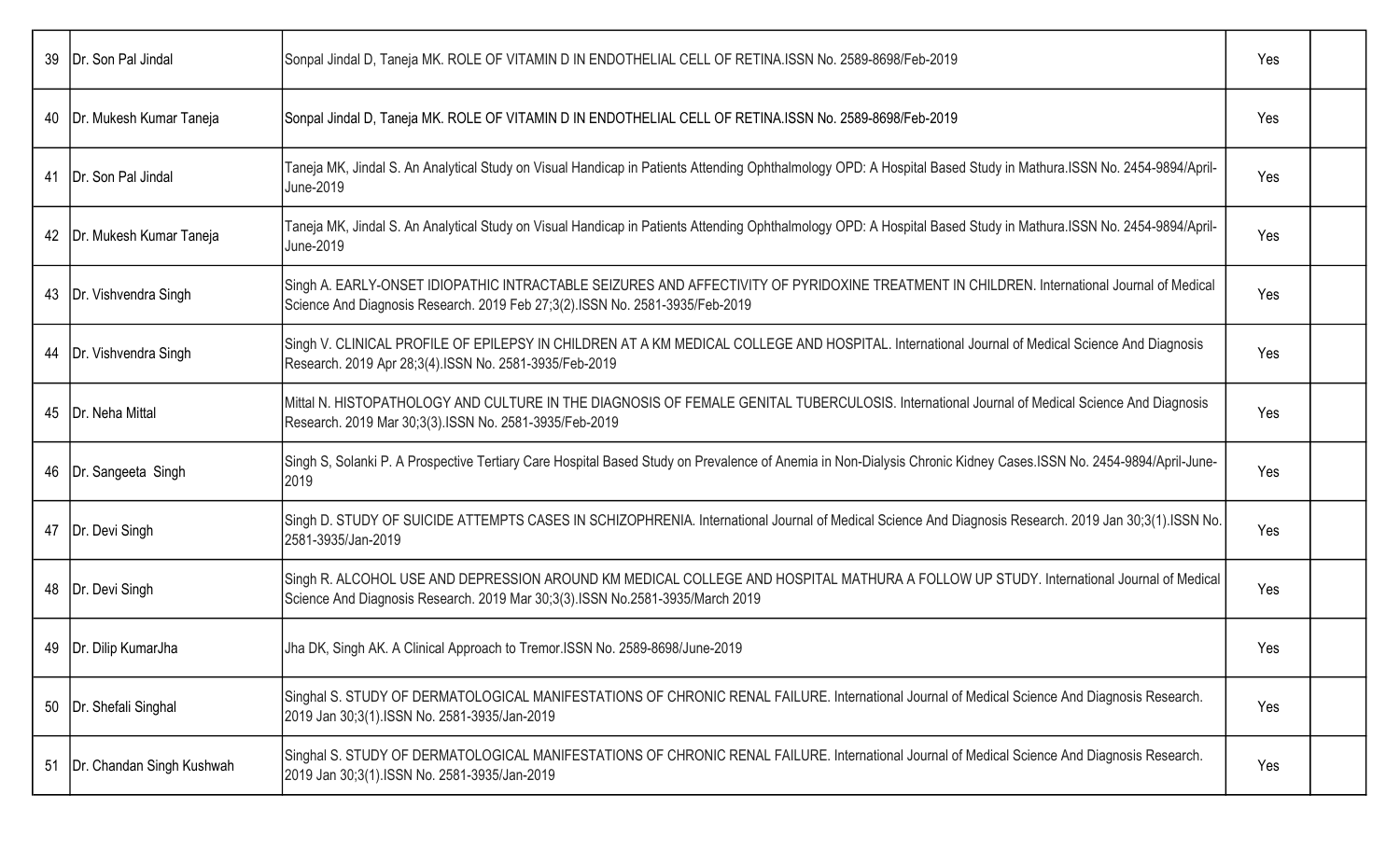| 52   Dr. Shefali Singhal       | Kushwah CS. USE OF HYDROQUINONE AND SALICYLIC ACID IN PATIENTS WITH PERI ORBITAL HYPERPIGMENTATION: A COMPARATIVE ANALYSIS.<br>International Journal of Medical Science ISSN No. 2581-3935/March-2019And Diagnosis Research. 2019 Mar 30;3(3).                                         | Yes |  |
|--------------------------------|----------------------------------------------------------------------------------------------------------------------------------------------------------------------------------------------------------------------------------------------------------------------------------------|-----|--|
| 53   Dr. Chandan Singh Kushwah | Kushwah CS. USE OF HYDROQUINONE AND SALICYLIC ACID IN PATIENTS WITH PERI ORBITAL HYPERPIGMENTATION: A COMPARATIVE ANALYSIS.<br>International Journal of Medical ScienceISSN No. 2581-3935/March-2019 And Diagnosis Research. 2019 Mar 30;3(3).                                         | Yes |  |
| 54   Dr V Murli Krishna        | Sheikh NA. Psychiatric co-morbidity in Deliberate Self Harm patient at rural medical college of South India. International Journal of Recent Advances in Multidisciplinary<br>Research. 2014 Dec;1(12):0119-23. Vol.01, Issue 12, pp.0119-0123 December 2014                           | Yes |  |
| 55   Dr Ritu Goyal             | Lal SK, Goyal R, Goel S, Goel S. A pilot study comparing Propofol-Thiopentone Admixture with Propofol-Ketamine Admixture for ambulatory anaesthesia at SIMS,<br>Ghaziabad, Uttar Vol.3, No 2, April - June 2012 Pradesh. Public Health Research &<br>Development. 2012 Apr 4;3(2):147. | Yes |  |
| 56   Dr Ritu Goyal             | Goyal R, Singh M, Sharma J. Comparison of ketamine with fentanyl as co-induction in propofol anesthesia for short surgical procedures. International journal of critical<br>illness and injury science. 2012 Jan; 2(1): 17. Vol. 2, Issue 1, Jan-Apr 2012                              | Yes |  |
| 57   Dr Ritu Goyal             | Goel S, Goyal R, Singh HK, Sharma AD, Srivastava M. A Randomized Double Blind Comparative Study of Intravenous Butorphanol and Tramadol on Haemodynamic<br>Stress of LaproscopicDOI Number: 10.5958/0976/-5506.2014.00063.1 Cholecystectomy.<br>EXECUTIVE EDITOR. 2013 Oct;4(4):315.   | Yes |  |
| 58 Navdeep Hooda               | Hooda N. Detection of cases of ascites using ultrasonography. Vol, 1 No.9, 2012                                                                                                                                                                                                        | Yes |  |
| 59 Indu Bhushan                | Bhushan Indu,AmbadeC.Vijay,Sinha Rashmi.Seroprevalence of Hepatitis B in Male donors in Rural Teaching Hospital of Northern<br>Maharashtra, IndiaJMSCR2014; volume2, Issue7:1734-1739.                                                                                                 | Yes |  |
| 60 Indu Bhushan                | Ambade C.Vijay,Bhusan Indu,Sinha Rashmi.Seroprevalence of hepatitis Bsurface antigen among pregnant women in rural teaching hospital of northern<br>Maharashtra, India.JMSCR, volume3, issue12:                                                                                        | Yes |  |
| 61 Indu Bhushan                | Sinha Rashmi,Bushan Indu.Study of Serum Lipoprotein(a) and Lipid Profile in patients with untreated essential hypertension in North Indian Population.IOSR Journal of<br>Dental and Medical Sciences2015; Volume 14, issue9ver.vi: 47-50                                               | Yes |  |
| 62   Indu Bhushan              | Sinha Rashmi,Bhushan Indu.Study of Urinary Calcium/Creatinine Ratio(CCR) In A Spot Sample Of Urine For Early Prediction Of Preeclampsia.IOSR Journal of Dental<br>and Medical Sciences2016; Volume 15, issue5ver. VIII: 101-104                                                        | Yes |  |
| 63   Indu Bhushan              | Sinha Rashmi.Bhushan Indu.The study of serum calcium and 25-OH vitaminD levels in newly diagnosed Hypothyroid patients.IOSR Journal of Dental and Medical<br>Sciences2019.volume18.issue6:18-21                                                                                        | Yes |  |
| 64   Indu Bhushan              | Sinha Rashmi, Bhushan Indu. Assesment of Serum electrolytes &Uric acid level in Hypothyroid patientsin Western Uttar Pradesh. IOSR Journal of Dental and Medical<br>Sciences2019;Volume 18:80-83                                                                                       | Yes |  |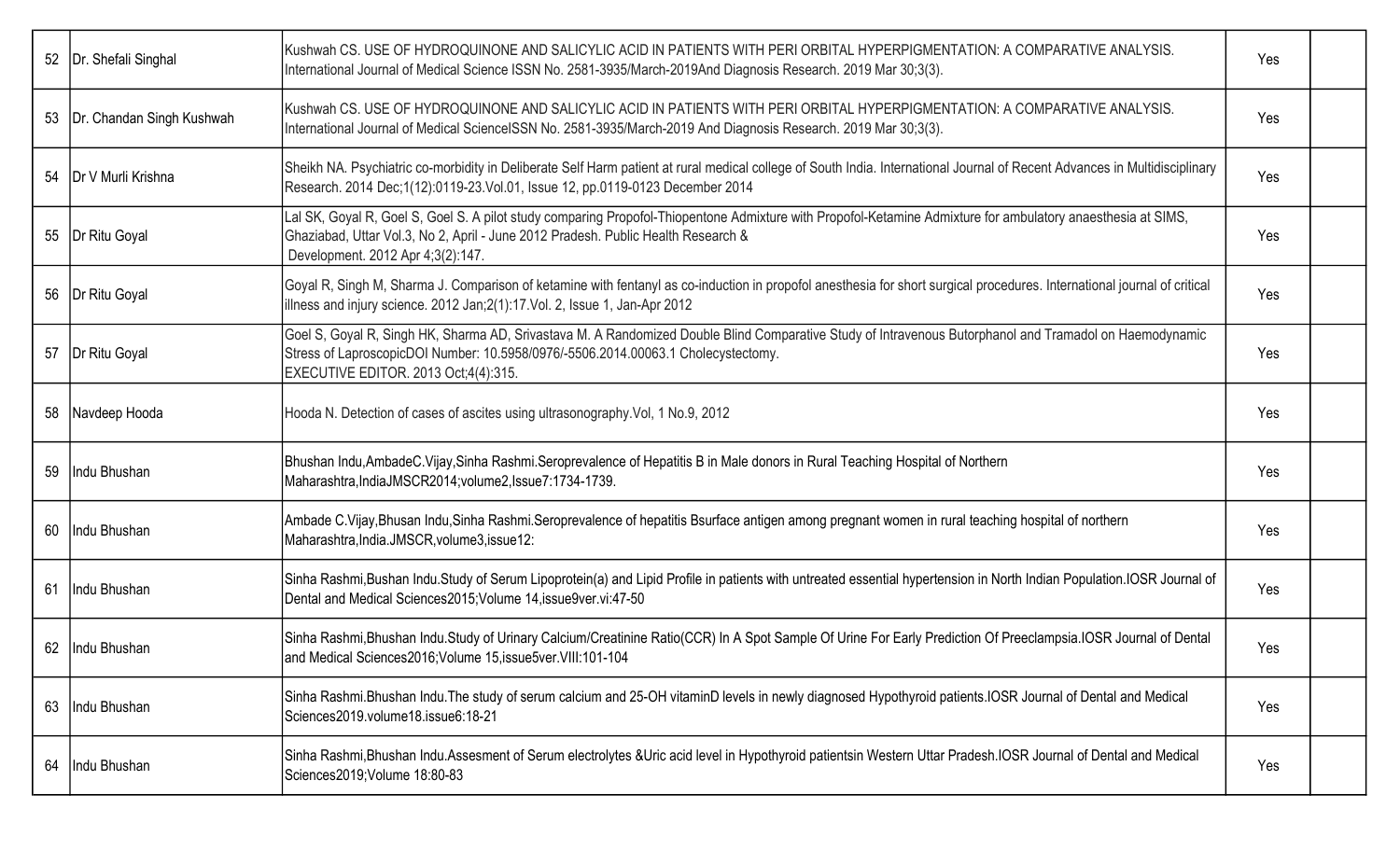| 65   Indu Bhushan     | Nasreen K,Bhushan Indu,Raina Aditi.Study of Repeated blood donation on iron status of the donors in Rama Medical College&Research Center,Hapur.International<br>Journal of Scientific Research2020;volume9,issue6:2277                                                            | Yes |     |
|-----------------------|-----------------------------------------------------------------------------------------------------------------------------------------------------------------------------------------------------------------------------------------------------------------------------------|-----|-----|
| 66   Indu Bhushan     | Raina Aditi, Bhushan Indu. Patterns of Pancytopenia in a Rural Teaching Hospital of Western UP, India . IOSRJDMS2015; Volume14, issue8:74-76                                                                                                                                      | Yes |     |
| 67   Dr. Dinesh kumar | Kumar D, Singh A. K. Ali, M. R, & Chander, Y. Antimicrobial Susceptibility Profile of Extended Spectrum B-Lactamase (ESBL) Producing Escherichia coli from Various<br>Clinical Samples. Infectious diseases, 7, 1-8, 2014                                                         | Yes |     |
| 68   Dr. Dinesh kumar | Singh RP, Jain S, Singh A.K, Gupta N, Kumar D and Bhatt H.Comparative study of ESBL producing Escherichia coli in OPD and IPD<br>patients of urinary tract infections Int.J.Curr.Microbiol.App.Sci 2(12), (2013)                                                                  | Yes |     |
| 69   Dr. Dinesh kumar | Singh AK, Jain S, Kumar D, Singh RP, Bhatt H. Antimicrobial susceptibility pallern of extended-spectrum beta- lactamase producing Klebsiella pneumoniae clinical<br>Isolates in an Indian tertiary hospital. J Res Pharm Pract 4:153-93, 2015                                     | Yes |     |
| 70   Dr. Dinesh kumar | Kumar D, Bisht D and Faujdar S.S. Incidence of mupirocin resistance in staphylococcus aureus isolated from rural population.http://dx.doi.org/10.31782/IJCRR.1222,<br>2020                                                                                                        | Yes |     |
| 71   Dr. Dinesh kumar | Kumar D, Bisht D, Faujdar SS. Mupirocin resistance in coagulase negative staphylococcus isolated from rural population - an underestimated threat? J Evolution Med<br>Dent Sci 2020;9(41):3050- 3054, DOI: 10.14260/jemds/2020/668                                                | Yes |     |
| 72   Dr. Dinesh kumar | Kumar D, Madasu R.K, and Panwar S. Incidence of low and high level mupirocin resistance in staphylococcus aureus isolates from clinical specimens. International<br>Journal of Medical and Health Research, Volume 7, Issue 8, Pages 47-50 2021                                   | Yes | Yes |
| 73   Dr. Dinesh kumar | Madasu R.K, Kumar D and Panwar S. Nasal Colonisation of Methicillin & Mupirocin ResistantStaphylococcus Aureus Among Interns of Tertiary Care Hospital Set Up<br>INTERNATIONAL JOURNAL OF SCIENTIFIC RESEARCH Volume - 10   Issue - 04   PRINT ISSN No. 2277 - 8179, 2021         | Yes |     |
| 74   Dr. Dinesh kumar | Kumar D, Mehrishi P, Faujdar SS, Kumar S, Sharma A. Osteomyelitis in Children from Rural Population of Uttar Pradesh. J Pure Appl Microbiol. ;15(3):1320-1324. doi:<br>10.22207/JPAM.15.3.22                                                                                      | Yes | Yes |
| 75   Dr. Sonu Panwar  | Dr. Chandrashekhar D. Kadganchi, Dr. Sonu Panwar PREVALENCE AND ANTIBIOGRAM OF METHICILLIN RESISTANT<br>STAPHYLOCOCCUS AUREUS ISOLATED FROM SURGICAL SITE<br>INFECTIONS IN A TERTIARY CARE HOSPITAL. World Journal of Pharmaceutical research Volume 3, Issue 1, 373-381,2013     | Yes |     |
| 76   Dr. Sonu Panwar  | Panwar.S and Faujdar SS, Prevalence, Distribution, Risk factors and Antifungal Susceptibility Profiles of<br>Candida species in a Tertiary Care Hospital.International Journal of Current Microbiology and Applied Sciences<br>ISSN: 2319-7706 Volume 5 Number 4 pp. 329-337,2016 | Yes |     |
| 77   Dr. Sonu Panwar  | Chavan and Panwar, S. Identification and antibiogram of Amp $C \beta$ – lactamases present in gram negative<br>bacilli – Has the trend changed?, Indian Journal of Microbiology Research, 7(2): 182-191, 2020                                                                     | Yes |     |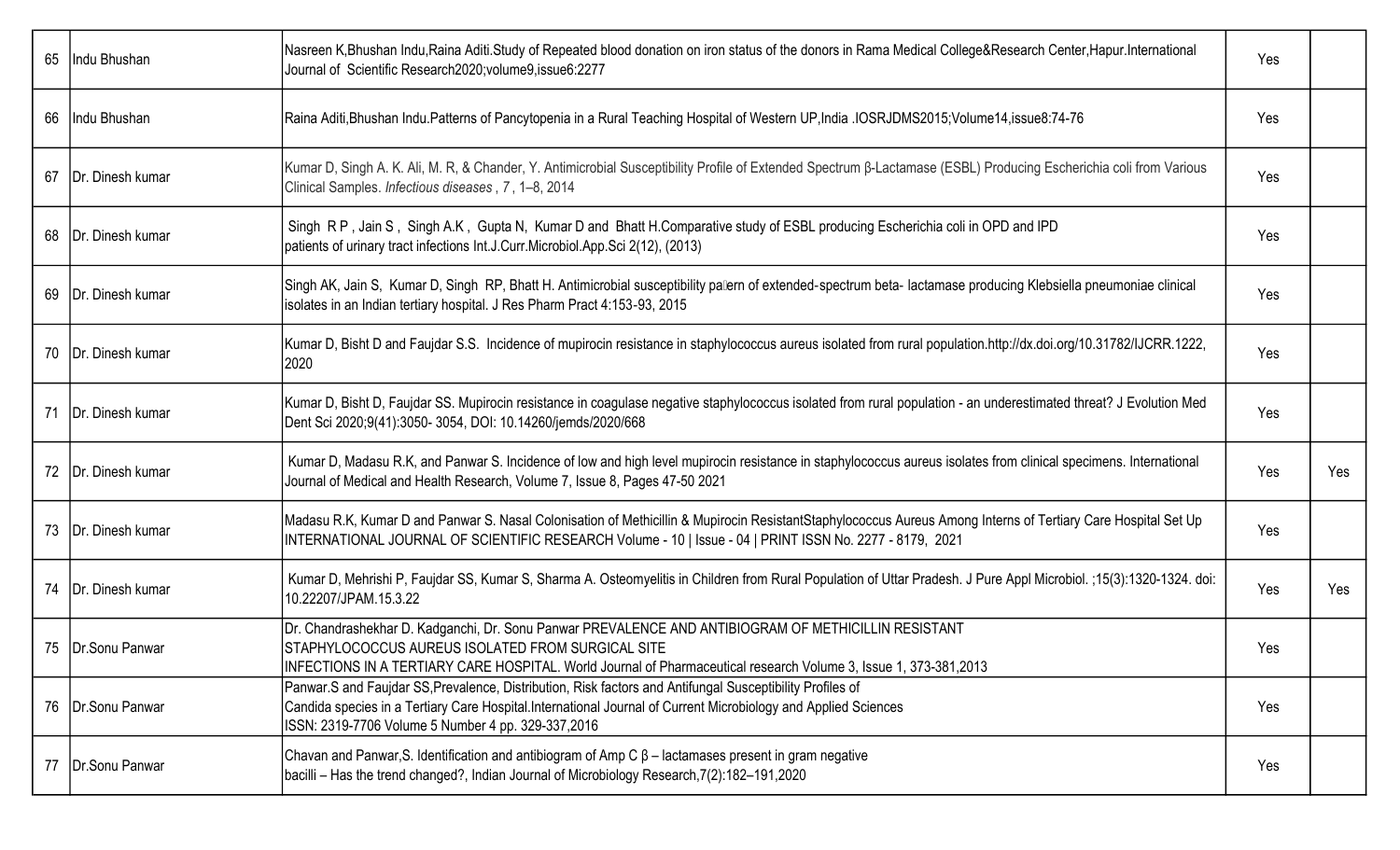|    | 78   Dr. Sonu Panwar          | Panwar and Chavan. Prevalence and in vitro antibiogram of non-fermenting gram negative bacilli in a<br>tertiary care hospital of Karnataka, Indian Journal of Microbiology Research; 7(2): 130-136, 2020                                                                                  | Yes |  |
|----|-------------------------------|-------------------------------------------------------------------------------------------------------------------------------------------------------------------------------------------------------------------------------------------------------------------------------------------|-----|--|
| 79 | <b>IDR DHIRENDRAKUMAR</b>     | Dhirendra kumar', SP Singh', Ravi shankar'COMPLIANCE OF TUBERCULOSIS PATIENTS UNDER RNTCP IN VARANASI DISTRICT, UTTER PRADESH.Indian J,prev<br>soc.med.vol.42 No.1,2011                                                                                                                   | Yes |  |
| 80 | <b>IDR DHIRENDRAKUMAR</b>     | Dhirendra kumar', SP Singh', Ravi shankar'TREATMENT OUTCOME AMONG TB PATIENTS REGISTERED UNDER RNTCP AT SUBDISTRICT LEVEL IN VARANASI<br>DISTRICT UP.Indian J.prev.soc med.vol.42 No. 3,1011                                                                                              | Yes |  |
| 81 | <b>IDR DHIRENDRAKUMAR</b>     | Dhirendra kumar', SP Singh', Ravi shankar', MA Hague'A STUDY OF TREATMENT COMPLIANCE AND OUTCOME PATTERNS AMONG TUBERCULOSIS PATIENTS<br>OF DIFFERENT AGE GROUPS IN ADOTS CENTRE OF BAREIU.Y, UTTER PRADESH Indian Ifrev.soc.med.vol.43 No.4,2012                                         | Yes |  |
|    | 82   DR DHIRENDRAKUMAR        | Mohd.Afzalui Hague', Dhirendra kumar' Shaili Vyas' A STUDY ON SOCIO- DEMOGRAFIC PROFILE AND FEASIBILITY OF DOTS PROVIDER REGISTERED UNDER<br>RNTCP IN VARANASI DISTRICTUTTER PRADESH Ind J Comm Health.2014;16(1):107-110.                                                                | Yes |  |
| 83 | Dr. Rajeshree Nandanwar Dange | Sickle cell disease affects physical growth. R. A. NANDANWAR* AND N. Y. KAMDI** Int J Pharm Bio Sci 2013 Apr; 4(2): (B) 784 - 789                                                                                                                                                         | Yes |  |
| 84 | Dr. Rajeshree Nandanwar Dange | The Relation between development of Pregnancy Induced Hypertension and location of placenta among the pregnant women in Bastar Region. Rajeshree A.<br>12).<br>Nandanwar1,*, Abhilasha M. Wahane2, Narendra S. Dange3 Indian Journal of Clinical Anatomy and Physiology 2015;2(4):169-173 | Yes |  |
| 85 | Dr. Rajeshree Nandanwar Dange | A Roentgenologic study of epiphyseal union around elbow joints in boys and girls of Bastar Region. Nandanwar RA <sup>1</sup> ,*, Wahane AM <sup>2</sup> , Dange NS <sup>3</sup> Indian Journal of<br>Clinical Anatomy and Physiology, April-June 2016;3(2);217-229                        | Yes |  |
| 86 | Dr. Rajeshree Nandanwar Dange | 4) A STUDY OF PALATAL INDICES AND FORAMINA IN THE HARD PALATE OF ADULT HUMAN SKULLS IN CENTRAL INDIA REGION Abhilasha M wahane1,<br>Rajeshree A. Nandanwar2, International Journal of Anatomy and Research 7(2.1):6397-6403 • April 2019                                                  | Yes |  |
| 87 | Dr. Rajeshree Nandanwar Dange | Assessment of Effectiveness of Preferred Method of Learning Style among Undergraduate Studies, M. M Ansari & Rajeshree Anandrao N., Sch Int J Anat Physiol,<br>February 2019; 2(2): 57-62                                                                                                 | Yes |  |
| 88 | Dr. Rajeshree Nandanwar Dange | 6)Study of Styloid Process in Dry Human Skulls: Identification of Sex from Interstyloid Distance in Central India Region, Abhilasha M. Wahane & R. A. Nandanwar., Sch<br>Int J Anat Physiol, March 2019; 2(3): 102-107                                                                    | Yes |  |
| 89 | Dr. Rajeshree Nandanwar Dange | Scapular Glenoid Cavity in Central Indian Population: A Morphological Study, Abhilasha M Wahane1, Sonal A Talokar2, Rajeshree N Dange3 International Journal<br>of Anatomy Radiology and Surgery. 2021 Jul, Vol-10(3):AO18-AO21                                                           | Yes |  |
| 90 | Mr. Hari Narayan Yadav        | Singh M., K Pravallika, Yadav HN. The Prevalence of Absence of The Palmaris Longus Muscle Tendon: A Study On First Year MBBS Students. International Journal<br>Dental and Medical Sciences Research, Aug 2018; 2(8):35-40.                                                               | Yes |  |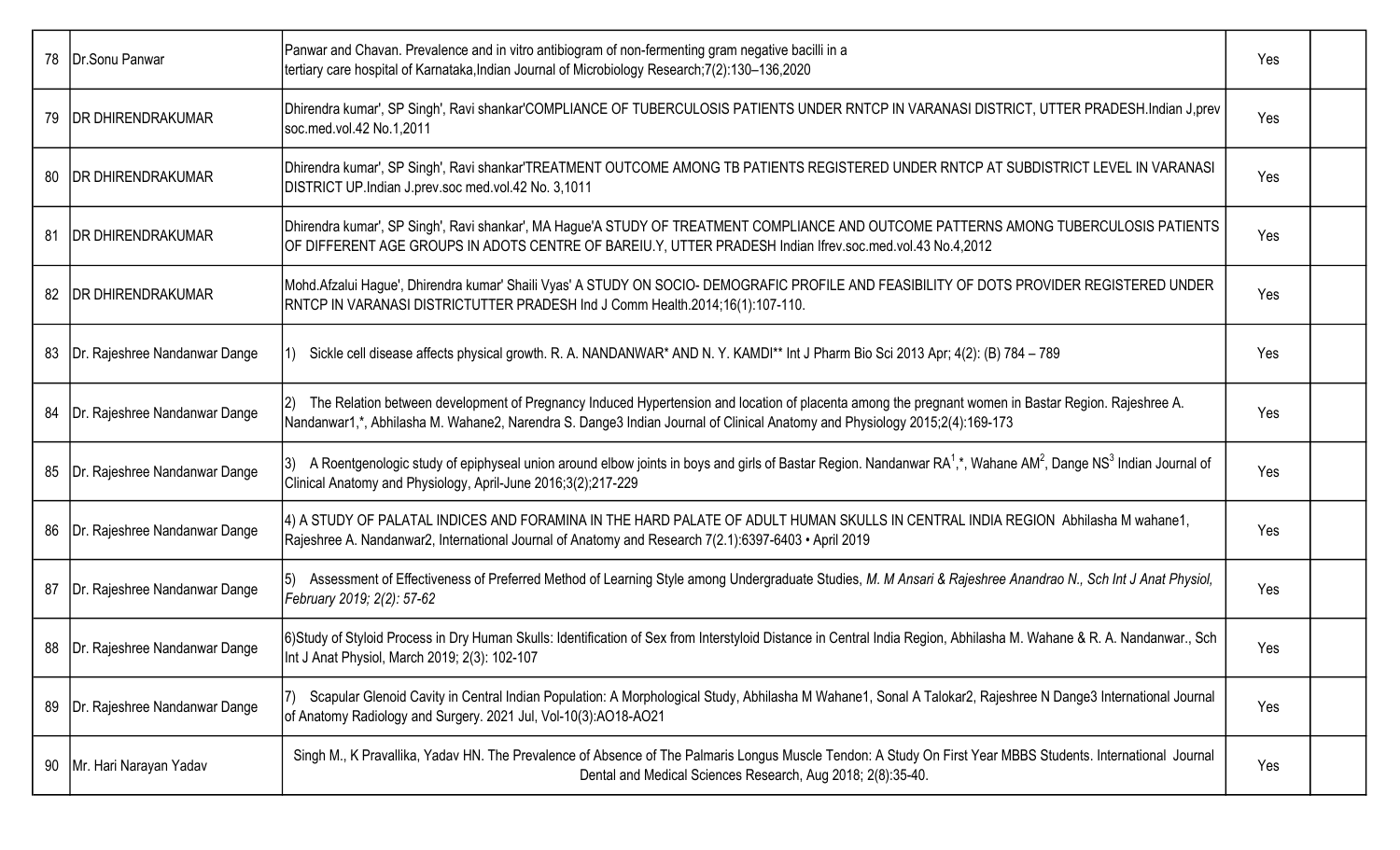| 91 | Dr. Pooja Pareek                | 1) Analysis of Risk Factors of Osteoporosis among Premenopausal Women And Postmenopausal women at a Tertiary care Teaching Centre Int J Med Res Prof. 2019<br>Nov; 5(6); 155-58.                                                          | Yes |  |
|----|---------------------------------|-------------------------------------------------------------------------------------------------------------------------------------------------------------------------------------------------------------------------------------------|-----|--|
| 92 | Dr. Pooja Pareek                | 2) Assessment of Proportion of Radiologically confirmed Osteoporosis cases among the Suspected Cases of Female: An Institutional Based study Asian Journal of<br>Medical Research Oct; 8(4);8-12.                                         | Yes |  |
|    | 93   Dr. Pooja Pareek           | 3) Foramen Meningo-orbital: Itsincidence & clinicalsignifi cance in indians Indian Journal of Basic and applied medical research. Sept 2015; 4(4): p 127-132.                                                                             | Yes |  |
| 94 | Dr. Pooja Pareek                | [4) The eff ect of BMI on BMD inpre & Post menopusal womenof western Rajasthan population. Int J Biol Med Res. 2012; 3(3): 1899-1901                                                                                                      | Yes |  |
| 95 | Dr. Pooja Pareek                | [5)Anthropometric parametersof School children withdifferent life style in western Rajasthan population. Int J Biol Med Res. 2012;3(3):1892-1894.                                                                                         | Yes |  |
| 96 | Vikas Saxena                    | CORRELATION OF SERUM CORTISOL LEVEL WITH THE PROGNOSIS OF STROKE: A CROSS SECTIONAL STUDYVolume 4, Issue 4; April: 2020; Page No. 186-<br>188                                                                                             | Yes |  |
| 97 | Vikas Saxena                    | RELATIONSHIP BETWEEN OBESITY AND SERUM CALCIUM LEVEL IN POPULATION OF CENTRAL INDIA: A CROSS-SECTIONAL<br>STUDY Volume 4, Issue 7; July: 2020; Page No. 220-222                                                                           | Yes |  |
| 98 | Enugala Ravi Kiran              | CORRELATION OF SERUM CORTISOL LEVEL WITH THE PROGNOSIS OF STROKE: A CROSS SECTIONAL STUDYVolume 4, Issue 4; April: 2020; Page No. 186-<br>188                                                                                             | Yes |  |
| 99 | Enugala Ravi Kiran              | RELATIONSHIP BETWEEN OBESITY AND SERUM CALCIUM LEVEL IN POPULATION OF CENTRAL INDIA: A CROSS-SECTIONAL<br>STUDY Volume 4, Issue 7; July: 2020; Page No. 220-222                                                                           | Yes |  |
|    | 100   Dr. Nitin Chauhan         | Chauhan N, Sinsinwar FS. International Journal of Medical and Biomedical Studies. ISSN No. 2589-8698/Jan-2019                                                                                                                             | Yes |  |
|    | 101   Dr. Rajendra Prasad Gupta | Jain S. PREVALENCE OF HYPERTENSION AND TREATMENT OUTCOME IN TERTIARY ARE. International Journal of Medical Science And Diagnosis Research.<br>2019 May 28;3(5) ISSN No. 2589-8698/Jan-2019                                                | Yes |  |
|    | 102   Dr. Nitin Chauhan         | Bharambe V, Rathod H, Paranjape V, Shevade NK, Survase K, Arole V, Singh S, Brahmbhatt G, Feroz A, Chari VR, Paul A. Department of Anatomy. Nitte University<br>Journal of Health Science. ISSN No. 2589-8698/Oct-20192015 Dec;5(4):51-7. | Yes |  |
|    | 103   Dr. Ashok Singh           | Gupta LP. HYPERTENSION PREVALENCE AND TREATMENT OUTCOME. International Journal of Medical Science And Diagnosis Research. 2018 Dec 30;2(6).ISSN<br>No. 2589-7837/December-2018                                                            | Yes |  |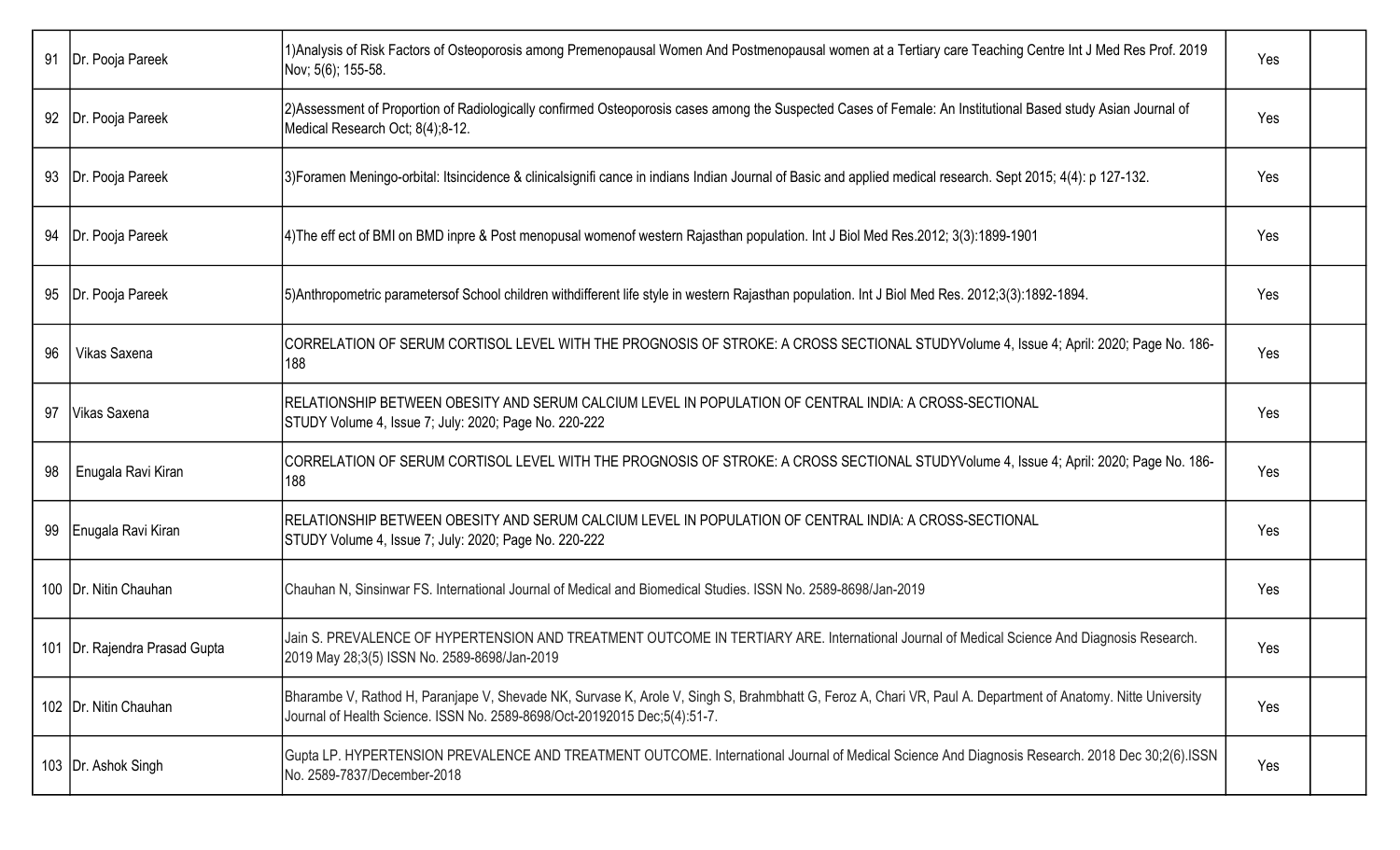| 104   Dr. Pradeep Shailat         | Shailat P, Singh A. Assessment of clinical profile of typhoid fever patients-A clinical study. Journal of Advanced Medical and Dental Sciences Research. 2020<br>Jan;8(1).ISSN No. 2348-6805/January 2020                                                                                                                                                                                   | Yes |  |
|-----------------------------------|---------------------------------------------------------------------------------------------------------------------------------------------------------------------------------------------------------------------------------------------------------------------------------------------------------------------------------------------------------------------------------------------|-----|--|
| 105   Dr. Pradeep Shailat         | Singh A, Shailat P. Assessment of outcome of dengue fever in adult patients-A clinical study. Journal of Advanced Medical and Dental Sciences Research. 2020<br>Mar;8(3).ISSN No. 2348-6805/March 2020                                                                                                                                                                                      | Yes |  |
| 106   Dr. Ashok Singh             | Kumar A, Vanishri A, Singh RS. A cross sectional study to assess sleep quality in Type 2 diabetes. ISSN No. 2589-7837/April-2018                                                                                                                                                                                                                                                            | Yes |  |
| 107   Dr. Arun Kumar Kulshrestha  | Kumar A, Kulshrestha AK. COMPARISON OF ESMOLOL, LABETALOL AND LIGNOCAINE FOR ATTENUATION OF SYMPATHOMIMETIC RESPONSES TO<br>LARYNGOSCOPY AND ENDOTRACHEALISSN No. 2589-8698/Feb-2019 INTUBATION. International Journal of Medical and<br>Biomedical Studies. 2019 Feb 11;3(2).                                                                                                              | Yes |  |
| 108   Dr. Arun Kumar Kulshrestha  | Kulshrestha AK, Kumar A. A comparative study on general anaesthetics: Sevoflurane versus halothane in paediatrics patients.ISSN No. 2454-9894/April-June-2019                                                                                                                                                                                                                               | Yes |  |
| 109   Dr. Sandeep Madaan          | Madaan S, Mittal L. Cadaveric anatomy and relationship of phrenic nerve and subclavian vein. Int J Med Biomed Stud. 2019;3(4):242-44. ISSN No. 2589-8698/April-<br>2019                                                                                                                                                                                                                     | Yes |  |
| 110   Dr. Sandeep Madaan          | Durgawale P, Kanase S, Shukla PS, Sontakke S, Desai SR, Jagtap SV, Janugade H, Desai SR, Dombale VD, Kanetkar SR, Patil Y. PAPERS PUBLISHED IN INDEXED<br>JOURNALS. Indian Journal of ISSN No. 2589-8698/Nov-2019Clinical Biochemistry. 2005;20(2):174-7.                                                                                                                                   | Yes |  |
| 111   Dr. Praithvi Raj Singh      | Singh PR, Bansal KM. A Prospective Study on Prevalence of Micro-Organisms Isolated from Ear Swab in a tertiary Care Teaching Hospital in Mathura.ISSN No. 2454-<br>9894/April-June-2019                                                                                                                                                                                                     | Yes |  |
| 112   Dr. Nitin Chauhan           | Jain A, Chawla M, Kumar A, Chawla R, Grover V, Ghosh S, Pandit N, Chawla P. Management of periodontal disease in patients with diabetes-good clinical practice<br>guidelines: A joint ISSN No. 2589-8698/Jan-2019statement by Indian Society of Periodontology and Research<br>Society for the Study of Diabetes in India. Journal of Indian Society of Periodontology. 2020 Nov;24(6):498. | Yes |  |
| 113   Dr. Praveen Kumar Prabhakar | Guillemaud JP, El-Hakim H, Richards S, Chauhan N. Airway pathologic abnormalities in symptomatic children with congenital cardiac and vascular disease. Archives of<br>ISSN No. 2454-6364/May-2019Otolaryngology-Head & Neck Surgery. 2007 Jul 1;133(7):672-6.                                                                                                                              | Yes |  |
| 114   Dr. Son Pal Jindal          | Sonpal Jindal D, Taneja MK. ROLE OF VITAMIN D IN ENDOTHELIAL CELL OF RETINA.ISSN No. 2589-8698/Feb-2019                                                                                                                                                                                                                                                                                     | Yes |  |
| 115   Dr. Mukesh Kumar Taneja     | Sonpal Jindal D, Taneja MK. ROLE OF VITAMIN D IN ENDOTHELIAL CELL OF RETINA.ISSN No. 2589-8698/Feb-2019                                                                                                                                                                                                                                                                                     | Yes |  |
| 116   Dr. Son Pal Jindal          | Taneja MK, Jindal S. An Analytical Study on Visual Handicap in Patients Attending Ophthalmology OPD: A Hospital Based Study in Mathura.ISSN No. 2454-9894/April-<br>June-2019                                                                                                                                                                                                               | Yes |  |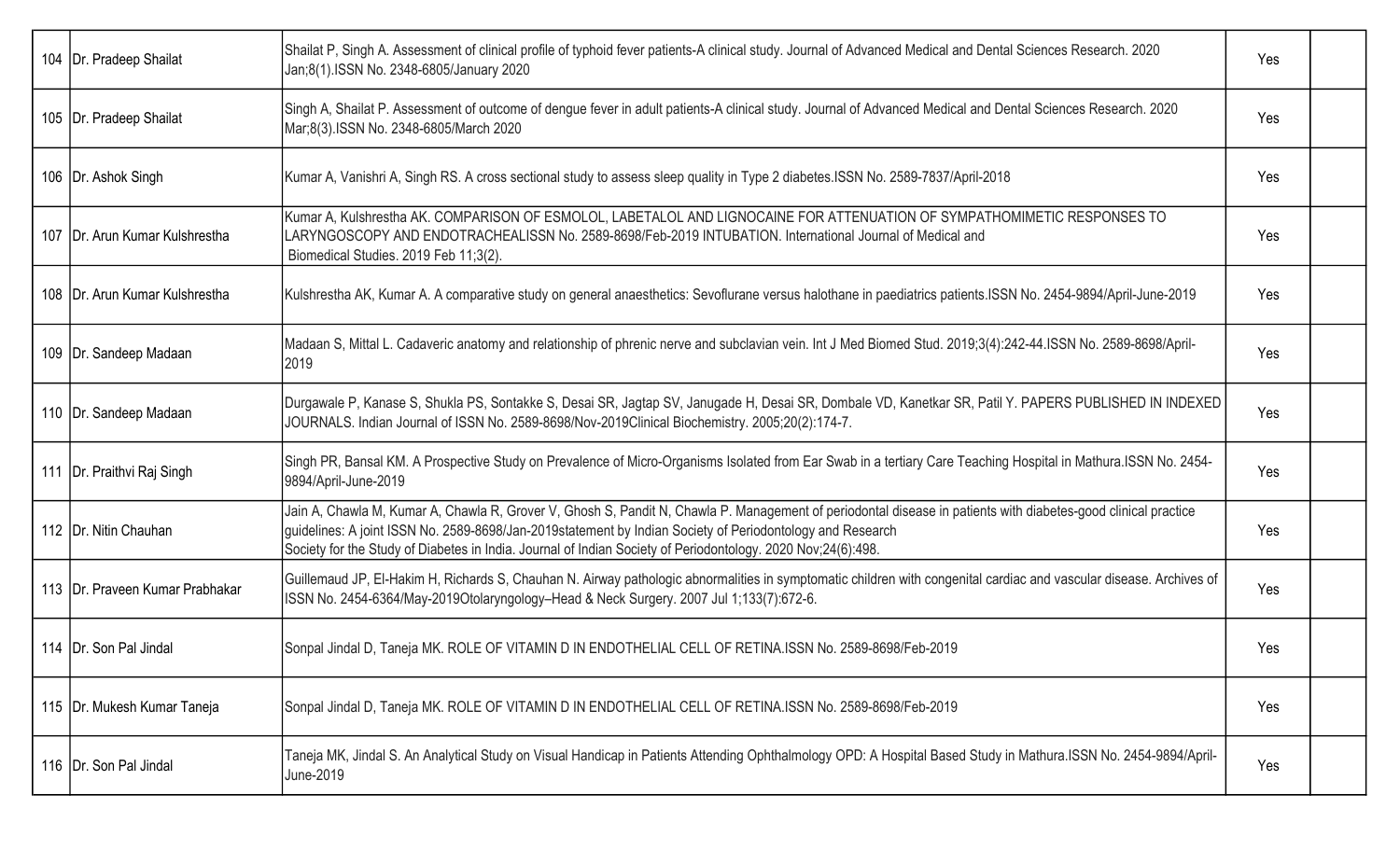| 117   Dr. Mukesh Kumar Taneja   | Taneja MK, Jindal S. An Analytical Study on Visual Handicap in Patients Attending Ophthalmology OPD: A Hospital Based Study in Mathura.ISSN No. 2454-9894/April-<br>June-2019                                                                  | Yes |  |
|---------------------------------|------------------------------------------------------------------------------------------------------------------------------------------------------------------------------------------------------------------------------------------------|-----|--|
| 118   Dr. Vishvendra Singh      | Singh A. EARLY-ONSET IDIOPATHIC INTRACTABLE SEIZURES AND AFFECTIVITY OF PYRIDOXINE TREATMENT IN CHILDREN. International Journal of Medical<br>Science And Diagnosis Research. ISSN No. 2581-3935/Feb-20192019 Feb 27;3(2).                     | Yes |  |
| 119   Dr. Vishvendra Singh      | Singh V. CLINICAL PROFILE OF EPILEPSY IN CHILDREN AT A KM MEDICAL COLLEGE AND HOSPITAL. International Journal of Medical Science And Diagnosis<br>Research. 2019 Apr 28;3(4).ISSN No. 2581-3935/April-2019                                     | Yes |  |
| 120   Dr. Neha Mittal           | Mittal N. HISTOPATHOLOGY AND CULTURE IN THE DIAGNOSIS OF FEMALE GENITAL TUBERCULOSIS. International Journal of Medical Science And Diagnosis<br>Research. 2019 Mar 30;3(3).ISSN No.2581-3935/March 2019                                        | Yes |  |
| 121   Dr. Neha Mittal           | Rao P. HISTOMORPHOLOGICAL PATTERN OF LUNG IN PULMONARY TUBERCULOSIS IN AUTOPSY AND RESECTED SPECIMEN. International Journal of<br>Medical Science And Diagnosis Research.ISSN No.2581-3935/Jan 2019 2019 Jan 30;3(1).                          | Yes |  |
| 122   Dr. Sangeeta Singh        | Singh S, Solanki P. A Prospective Tertiary Care Hospital Based Study on Prevalence of Anemia in Non-Dialysis Chronic Kidney Cases.ISSN No. 2454-9894/April-June-<br>2019                                                                       | Yes |  |
| 123   Dr. Devi Singh            | Singh D. STUDY OF SUICIDE ATTEMPTS CASES IN SCHIZOPHRENIA. International Journal of Medical Science And Diagnosis Research. 2019 Jan 30;3(1).ISSN No.<br>2581-3935/Jan-2019                                                                    | Yes |  |
| 124   Dr. Devi Singh            | Singh R. ALCOHOL USE AND DEPRESSION AROUND KM MEDICAL COLLEGE AND HOSPITAL MATHURA A FOLLOW UP STUDY. International Journal of Medical<br>Science And Diagnosis Research. ISSN No.2581-3935/March 20192019 Mar 30;3(3).                        | Yes |  |
| 125   Dr. Dilip KumarJha        | Jha DK, Singh AK. A Clinical Approach to Tremor.ISSN No. 2589-8698/June-2019                                                                                                                                                                   | Yes |  |
| 126   Dr. Shefali Singhal       | Singhal S. STUDY OF DERMATOLOGICAL MANIFESTATIONS OF CHRONIC RENAL FAILURE. International Journal of Medical Science And Diagnosis Research.<br>2019 Jan 30;3(1).ISSN No. 2581-3935/Jan-2019                                                   | Yes |  |
| 127   Dr. Chandan Singh Kushwah | Singhal S. STUDY OF DERMATOLOGICAL MANIFESTATIONS OF CHRONIC RENAL FAILURE. International Journal of Medical Science And Diagnosis Research.<br>2019 Jan 30;3(1).ISSN No. 2581-3935/Jan-2019                                                   | Yes |  |
| 128   Dr. Shefali Singhal       | Kushwah CS. USE OF HYDROQUINONE AND SALICYLIC ACID IN PATIENTS WITH PERI ORBITAL HYPERPIGMENTATION: A COMPARATIVE ANALYSIS.<br>International Journal of Medical Science And Diagnosis Research. 2019 Mar 30;3(3).ISSN No. 2581-3935/March-2019 | Yes |  |
| 129   Dr. Chandan Singh Kushwah | Kushwah CS. USE OF HYDROQUINONE AND SALICYLIC ACID IN PATIENTS WITH PERI ORBITAL HYPERPIGMENTATION: A COMPARATIVE ANALYSIS.<br>International Journal of Medical Science And Diagnosis Research. 2019 Mar 30;3(3).ISSN No. 2581-3935/March-2019 | Yes |  |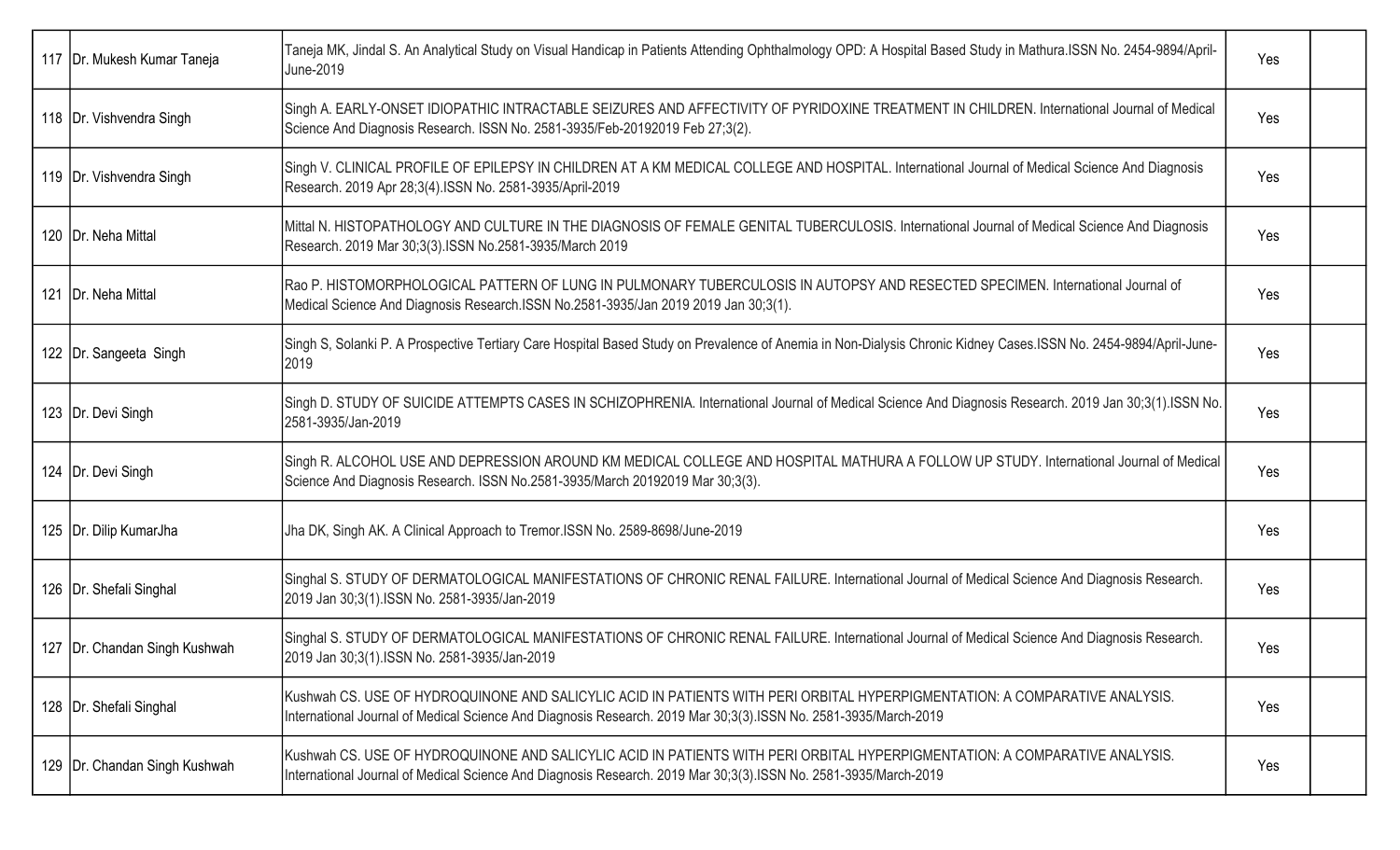| 130   Dr. Ankit Kumar              | Kulshrestha AK, Kumar A. A comparative study on general anaesthetics: Sevoflurane versus halothane in paediatrics patients.ISSN No. 2454-9894/April-June-2019                                                                                                                                                                                                                  | Yes |  |
|------------------------------------|--------------------------------------------------------------------------------------------------------------------------------------------------------------------------------------------------------------------------------------------------------------------------------------------------------------------------------------------------------------------------------|-----|--|
| 131   Mr. Kedar Prasad Yadav       | Yadav MK, Mittal R. STUDY OF LIPID PROFILE IN DIABETIC MELLITUS IN TERTIARY CARE HOSPITAL.ISSN No. 2589-8698/Aug-2019                                                                                                                                                                                                                                                          | Yes |  |
| 132   Dr. Ricky Mittal             | Yadav MK, Mittal R. STUDY OF LIPID PROFILE IN DIABETIC MELLITUS IN TERTIARY CARE HOSPITAL.ISSN No. 2589-8698/Aug-2019                                                                                                                                                                                                                                                          | Yes |  |
| 133   Dr. Krishna Murari Bansal    | Bansal KM, Singh PR. SEPTOPLASTY AND BLOOD PRESSURE REDUCTION IN HYPERTENSIVE PATIENTS.ISSN No. 2589-8698/March-2019                                                                                                                                                                                                                                                           | Yes |  |
| 134   Dr. Krishna Murari Bansal    | Singh PR, Bansal KM. A Prospective Study on Prevalence of Micro-Organisms Isolated from Ear Swab in a tertiary Care Teaching Hospital in Mathura.ISSN No. 2454-<br>9894/April-June-2019                                                                                                                                                                                        | Yes |  |
| 135   Dr. Satish Chandra Arya      | Jain S. PREVALENCE OF HYPERTENSION AND TREATMENT OUTCOME IN TERTIARY ARE. International Journal of Medical Science And Diagnosis Research.<br>2019 May 28;3(5).ISSN No. 2589-8698/Jan-2019                                                                                                                                                                                     | Yes |  |
| 136   Dr. Rajendra Prasad Gupta    | Jain S. PREVALENCE OF HYPERTENSION AND TREATMENT OUTCOME IN TERTIARY ARE. International Journal of Medical Science And Diagnosis Research.<br>2019 May 28;3(5).ISSN No. 2589-8698/Jan-2019                                                                                                                                                                                     | Yes |  |
| 137   Dr. Satish Chandra Arya      | Amudhan S, Gururaj G, Satishchandra P. Epilepsy in India II: Impact, burden, and need for a multisectoral public health response. Annals of Indian Academy of<br>Neurology. 2015 ISSN No. 2454-9894/April-June-2019Oct;18(4):369.                                                                                                                                              | Yes |  |
| 138   Dr. Anil Kumar Saxena        | Druart ML, Van Hee R, Etienne J, Cadiere GB, Gigot JF, Legrand M, Limbosch JM, Navez B, Tugilimana M, Van Vyve E, Vereecken L. Laparoscopic repair of<br>perforated duodenal ulcer. Surgical endoscopy. 1997 Oct;11(10):1017-20.ISSN No. 2589-8698/Jan-2019                                                                                                                    | Yes |  |
| 139   Dr. Anil Kumar Saxena        | Hussain S, Saxena S, Shrivastava S, Mohanty AK, Kumar S, Singh RJ, Kumar A, Wani SA, Gandham RK, Kumar N, Sharma AK. Gene expression profiling of<br>spontaneously occurring canine ISSN No. 2589-8698/Jan-2019mammary tumours: Insight into gene networks and pathways<br>linked to cancer pathogenesis. PloS one. 2018 Dec 5;13(12):e0208656.                                | Yes |  |
| 140   Dr. Akhlesh Kumar Srivastava | Sharma K, Sharma P, Srivastava AK. Management Of Metabolic Syndrome Through Ayurveda. International Journal of Ayurveda and Pharma Research. 2020 Feb 2:87-<br>93.ISSN No. 2454-9894/April-June-2019                                                                                                                                                                           | Yes |  |
| 141   Dr. Ravi Gupta               | Geethan I, Easwaran R, Sahanand S, Sivaraman A, Gupta A, Devgan A, Ashok S, Bhasin VB, Joseph C, Chaudhary D, Pardiwala DN. Management Guidelines for<br>Infection After ACL ISSN No. 2589-8698/Feb-2019Reconstruction: Expert Opinion Statement Based on the Modified<br>Delphi Survey of Indian Arthroscopy Surgeons. Indian Journal of Orthopaedics. 2021 Apr;55(2):342-51. | Yes |  |
| 142   Dr. Suman Mehla              | Singh M, Mehla S, Ranjan R, Das B. Awareness and acceptance of contraception in post-partum women in a tertiary care hospital of Delhi. International Journal of<br>Reproduction, ISSN No. 2277-8179/Jan.-2019Contraception, Obstetrics and Gynecology. 2015 Jun 1;4(3):690-6.                                                                                                 | Yes |  |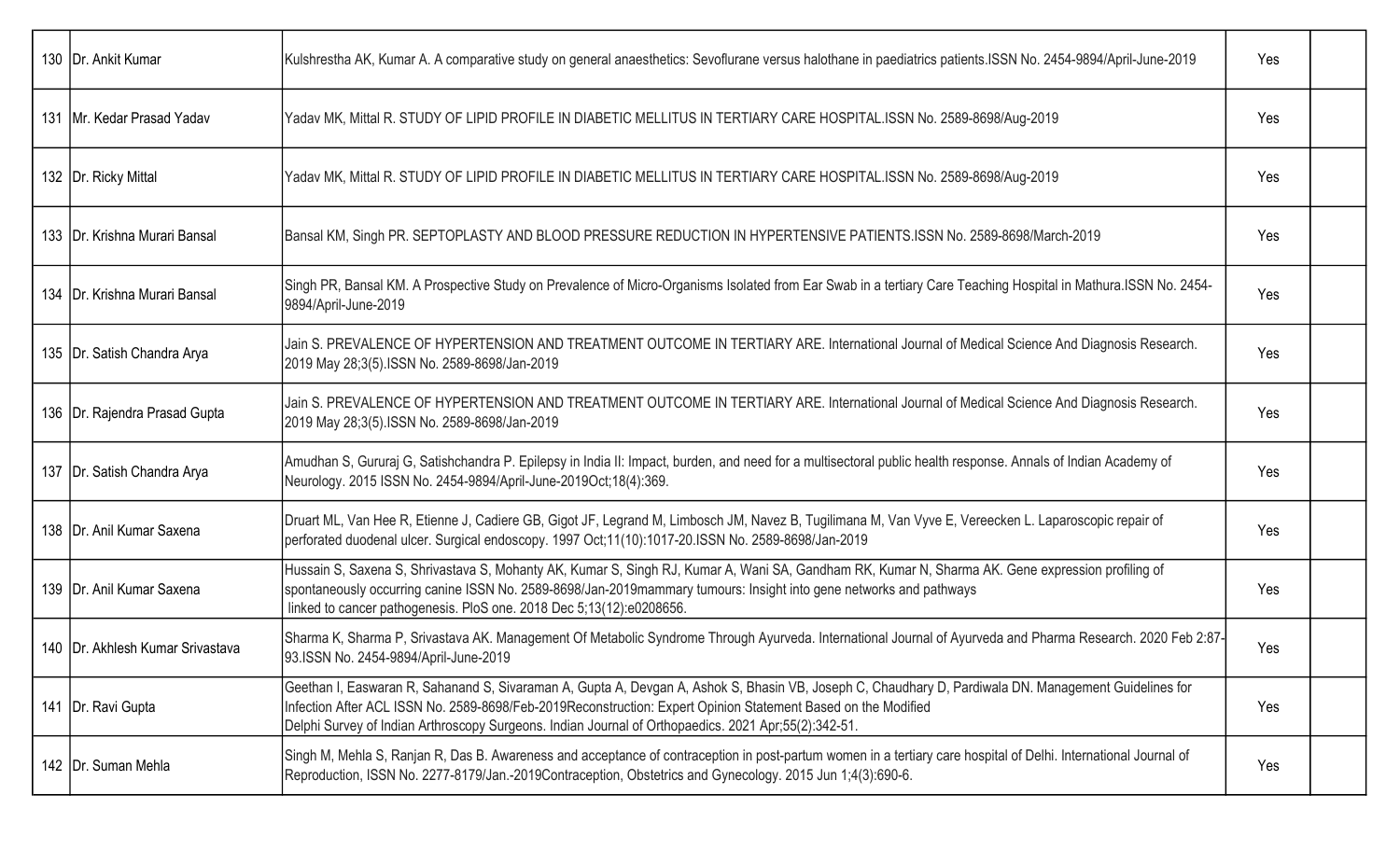| 143   Dr. Arun Bansal        | Bansal AK, Sharma V. A Comparative Assessment of Functional Outcome of Clavicular Fractures Treated by Conservative and Surgical Methods: An Institutional Based<br>Study.ISSN No. 2454-6364/June-2019                                                                                                                    | Yes |  |
|------------------------------|---------------------------------------------------------------------------------------------------------------------------------------------------------------------------------------------------------------------------------------------------------------------------------------------------------------------------|-----|--|
| 144   Dr. Rakesh Kumar Gupta | Gupta RK, Singh M. International Journal of Medical and Biomedical Studies.ISSN No. 2589-8698/Jan-2019                                                                                                                                                                                                                    | Yes |  |
| 145   Dr. Mohkam Singh       | Gupta RK, Singh M. International Journal of Medical and Biomedical Studies. ISSN No. 2589-8698/Jan-2019                                                                                                                                                                                                                   | Yes |  |
| 146   Dr. Rakesh Kumar Gupta | Singh M, Gupta RK. Importance of Synovial Biopsy of Knee Joint in the Diagnosis of Various Joint Disorders.ISSN No. 2454-9894/April-June-2019                                                                                                                                                                             | Yes |  |
| 147   Dr. Mohkam Singh       | Singh M, Gupta RK. Importance of Synovial Biopsy of Knee Joint in the Diagnosis of Various Joint Disorders.ISSN No. 2454-9894/April-June-2019                                                                                                                                                                             | Yes |  |
| 148   Dr. Amarjeet Singh     | Neogi SB, Negandhi PH, Sandhu N, Gupta RK, Ganguli A, Zodpey S, Singh A, Singh A, Gupta R. Indigenous medicine use for sex selection during pregnancy and risk<br>of congenital ISSN No. 2589-8698/Jan-2019malformations: a population-based case-control study in Haryana,<br>India. Drug safety. 2015 Sep;38(9):789-97. | Yes |  |
| 149   Dr. Ashok Kumar Garg   | Neogi SB, Negandhi PH, Sandhu N, Gupta RK, Ganguli A, Zodpey S, Singh A, Singh A, Gupta R. Indigenous medicine use for sex selection during pregnancy and risk<br>of congenital ISSN No. 2589-8698/Jan-2019malformations: a population-based case-control study in Haryana,<br>India. Drug safety. 2015 Sep;38(9):789-97. | Yes |  |
| 150   Dr. Amarjeet Singh     | Bisht S, Nageswaran P, Gajanan K, Daga S, Chakravorty S. Research & Innovation Abstracts: BAPIO Silver Jubilee Conference 2021. The Physician. 2021 Oct<br>11;7(2):1-60.ISSN No. 2454-9894/April-June-2019                                                                                                                | Yes |  |
| 151   Dr. Ashok Kumar Garg   | Bisht S, Nageswaran P, Gajanan K, Daga S, Chakravorty S. Research & Innovation Abstracts: BAPIO Silver Jubilee Conference 2021. The Physician. 2021 Oct<br>11;7(2):1-60.ISSN No. 2454-9894/April-June-2019                                                                                                                | Yes |  |
| 152   Dr. Parul Rao          | Mittal N. HISTOPATHOLOGY AND CULTURE IN THE DIAGNOSIS OF FEMALE GENITAL TUBERCULOSIS. International Journal of Medical Science And Diagnosis<br>Research. 2019 Mar 30;3(3). ISSN No.2581-3935/March 2019                                                                                                                  | Yes |  |
| 153   Dr. Parul Rao          | Rao P. HISTOMORPHOLOGICAL PATTERN OF LUNG IN PULMONARY TUBERCULOSIS IN AUTOPSY AND RESECTED SPECIMEN. International Journal of<br>Medical Science And Diagnosis Research. 2019 Jan 30;3(1).ISSN No.2581-3935/Jan 2019                                                                                                     | Yes |  |
| 154   Dr. Pramod Solanki     | Singh S, Solanki P. A Prospective Tertiary Care Hospital Based Study on Prevalence of Anemia in Non-Dialysis Chronic Kidney Cases.ISSN No. 2454-9894/April-June-<br>2019                                                                                                                                                  | Yes |  |
| 155 Rashmi Sinha             | Sinha Rashmi,Bushan Indu.Study of Serum Lipoprotein(a) and Lipid Profile in patients with untreated essential hypertension in North Indian Population.IOSR Journal of<br>Dental and Medical Sciences2015; Volume 14, issue9ver.vi:47-50                                                                                   | Yes |  |